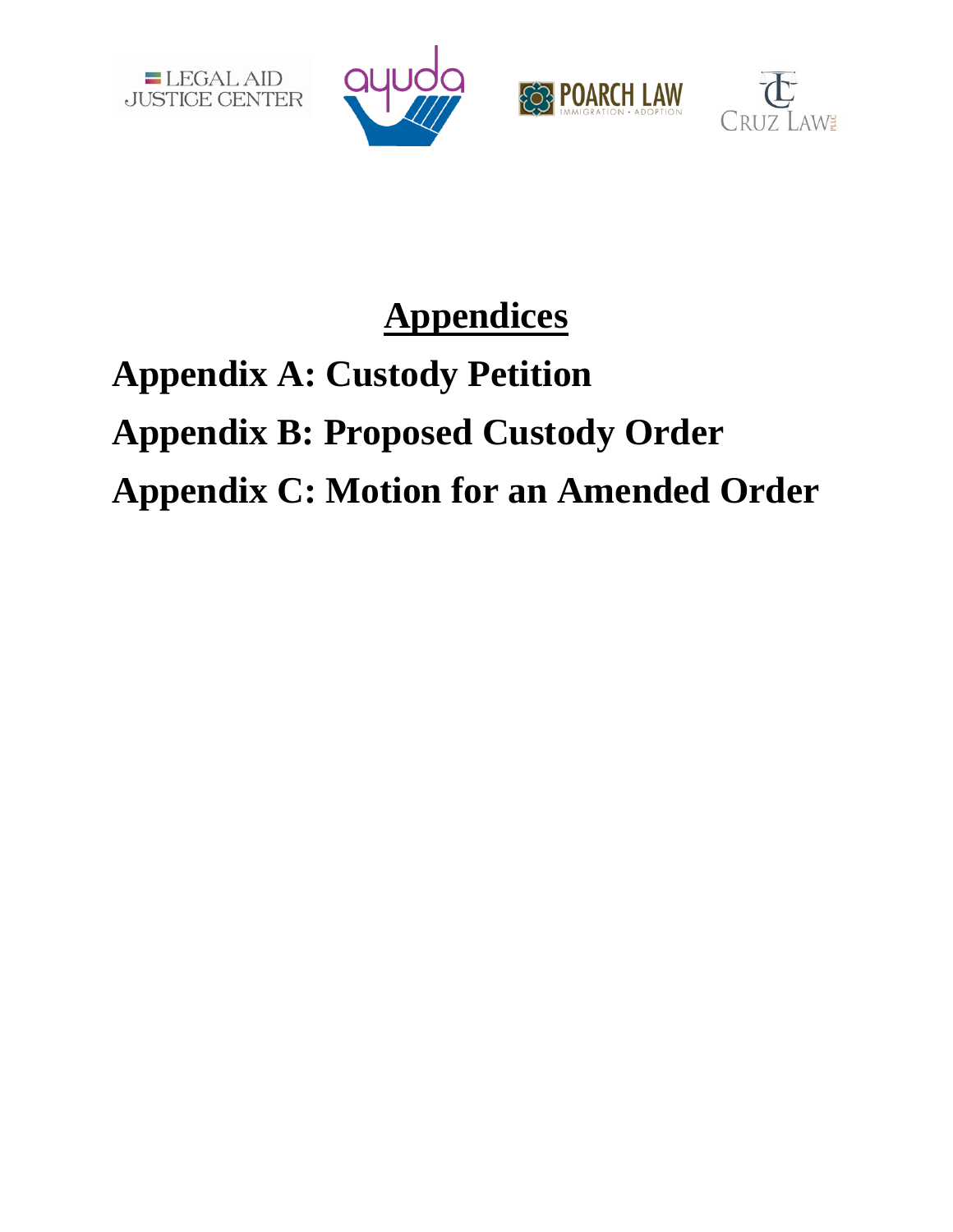**Appendix A: Custody Petition**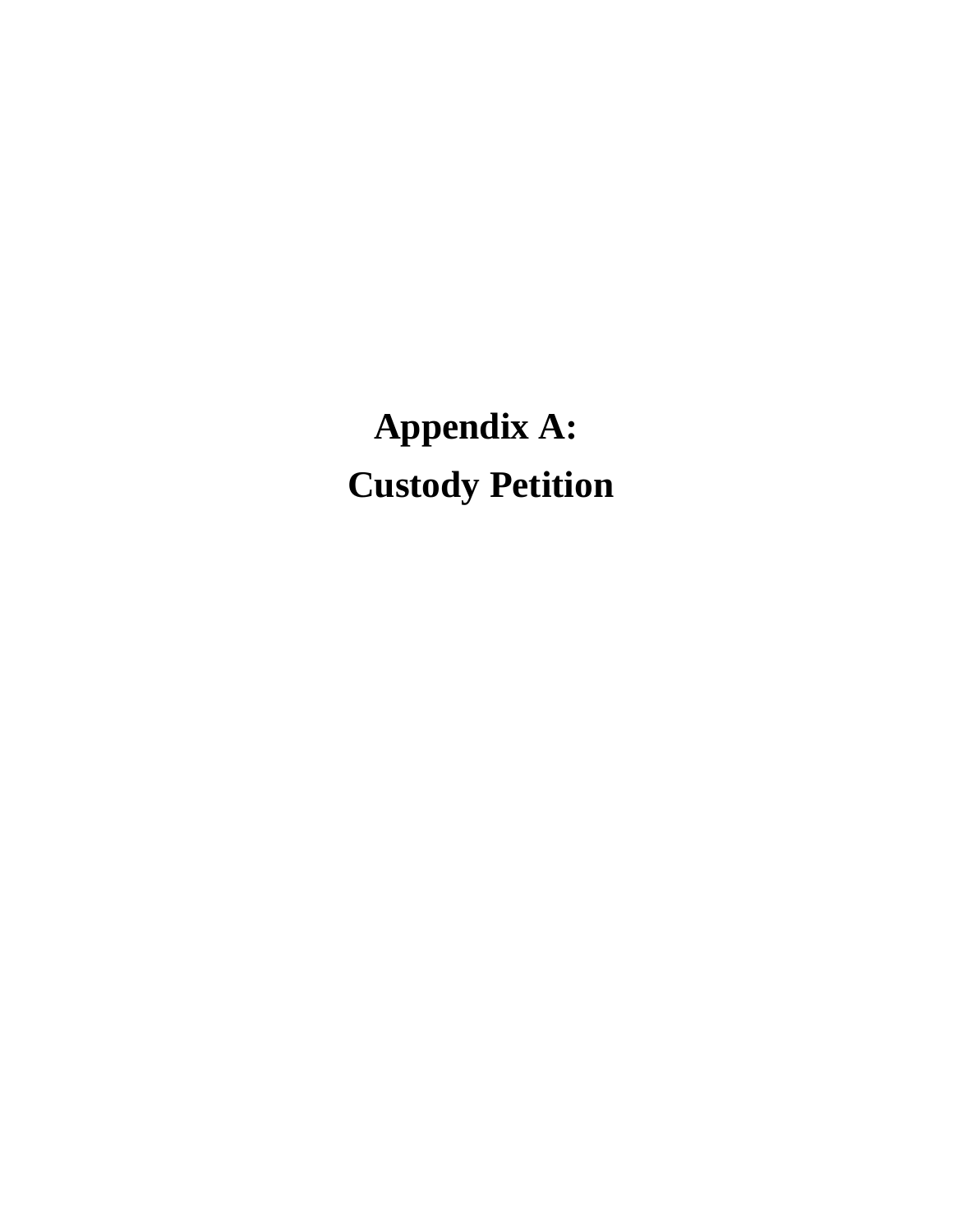### $VIR GINIA:$

## IN THE JUVENILE AND DOMESTIC RELATIONS DISTRICT COURT OF [COUNTY]

IN RE: [child] A Minor Child Under 18 Years of Age HEARING DATE

DOB: [date] DOCKET NO. JJ

### PETITION FOR SOLE LEGAL AND PHYSICAL CUSTODY

COMES NOW the Petitioner, [mother], by Counsel and moves this Court for an entry of an Order granting her sole legal and physical custody, and in support thereof states to the Court as follows:

1. That [child] (hereinafter referred to as "the minor child") was born on [date] in [location].

2. That the minor child's parents are [mother] (hereinafter referred to as "mother" or "Petitioner") and [father] (hereinafter referred to as "father").

3. That the minor child is a child whose custody needs determination pursuant to Virginia Code [ cite relevant sections from § 16.1-241[A] [1][2] and/or [3]] 1950 Edition, as amended. He has been residing within the venue of this Court in [county] since [date]. He currently resides with the Petitioner at [address].

4. That the Petitioner, of [address], in [county], Virginia, and the jurisdiction and venue of this court, has had the child in her home since [date]. The child has been in her care since that time. She is a person having a legitimate interest in this proceeding and is the [mother or other term descriptive of the relationship] of the child.

5. [summary of facts of the abuse, abandonment, or neglect- with references to affidavits or other submitted evidence]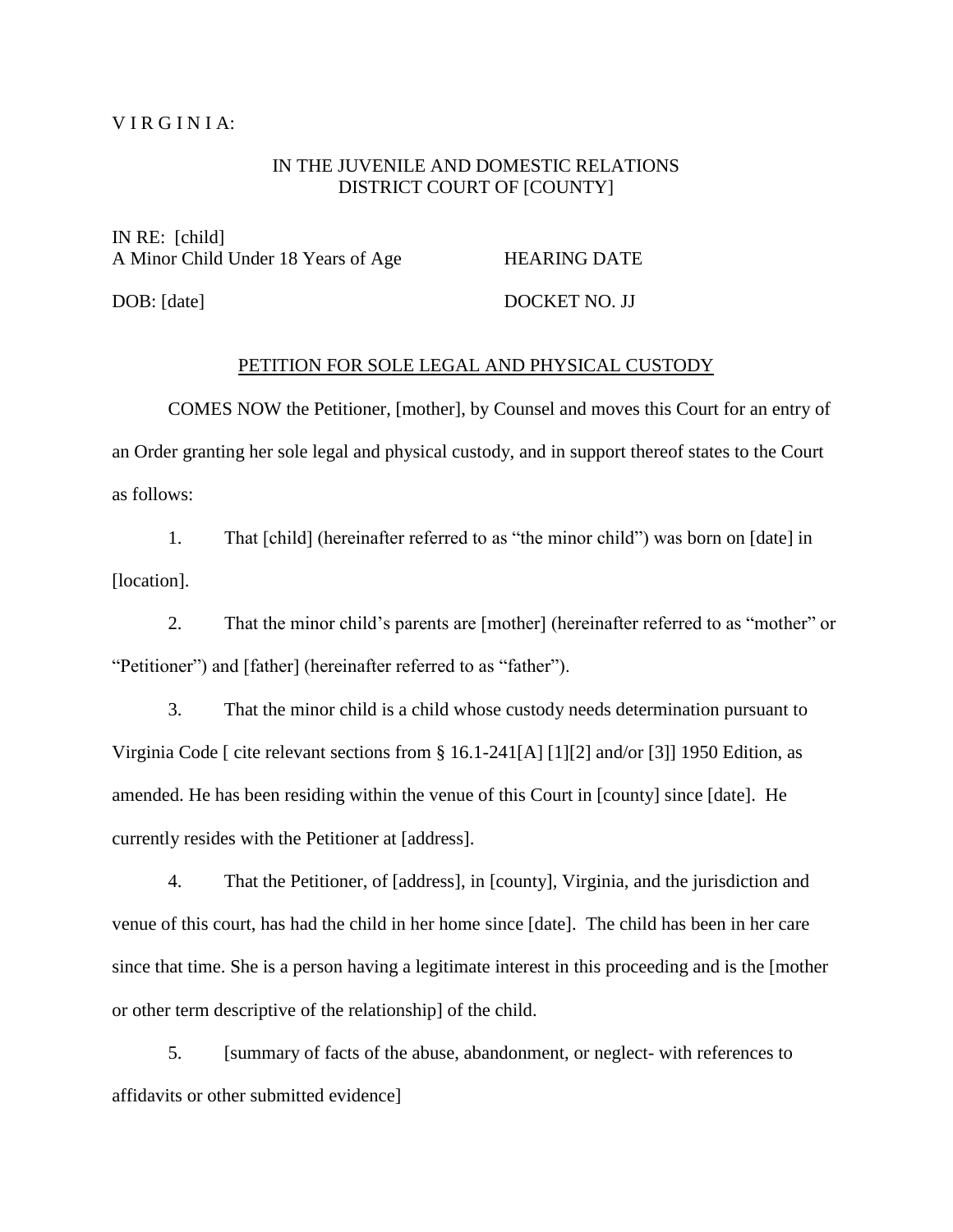6. [references to the best interest factors applicable to the facts of abuse, abandonment, or neglect]

7. That the Petitioner is willing to assume sole legal and physical custody of the minor child and provide a home for him. She has the ability to provide a stable life for the minor child. [description of equities in favor of a grant of custody]

8. That in the care of the Petitioner, the minor child has been thriving and is being well-cared for. [any positive facts which support this assertion- such as performance in school]

9. That reunification with the minor child's father is not viable due to his [abuse/abandonment/neglect] and demonstrated unwillingness to care for the minor child.

10. That legal notice has been given to all proper and necessary parties; and that all provisions of the Juvenile and Domestic Relations District Court law have been duly complied with in assuming jurisdiction over the child; and that the child is within the jurisdiction of this Court; and all determinations have been made in accordance with the standards set forth in Virginia Code § 16.1-278.4, § 16.1-278-5, § 16.1-278.6 or 278.8 or 278.15 and §§ 20-124.1 through 20-124.6.

11. That this court has the authority to make factual findings required by state or federal law to enable a child to apply for or receive a state or federal benefit, pursuant to Virginia Code § 16.1-241(A1).

12. That in consideration of the best interest factors contained in Virginia Code § 20- 124.3 it is in the best interests of the minor child that the Petitioner be granted sole legal and physical custody of the minor child.

WHEREFORE, the Petitioner prays that the Court award her the following relief:

a. Award her sole legal and physical custody of the minor child; and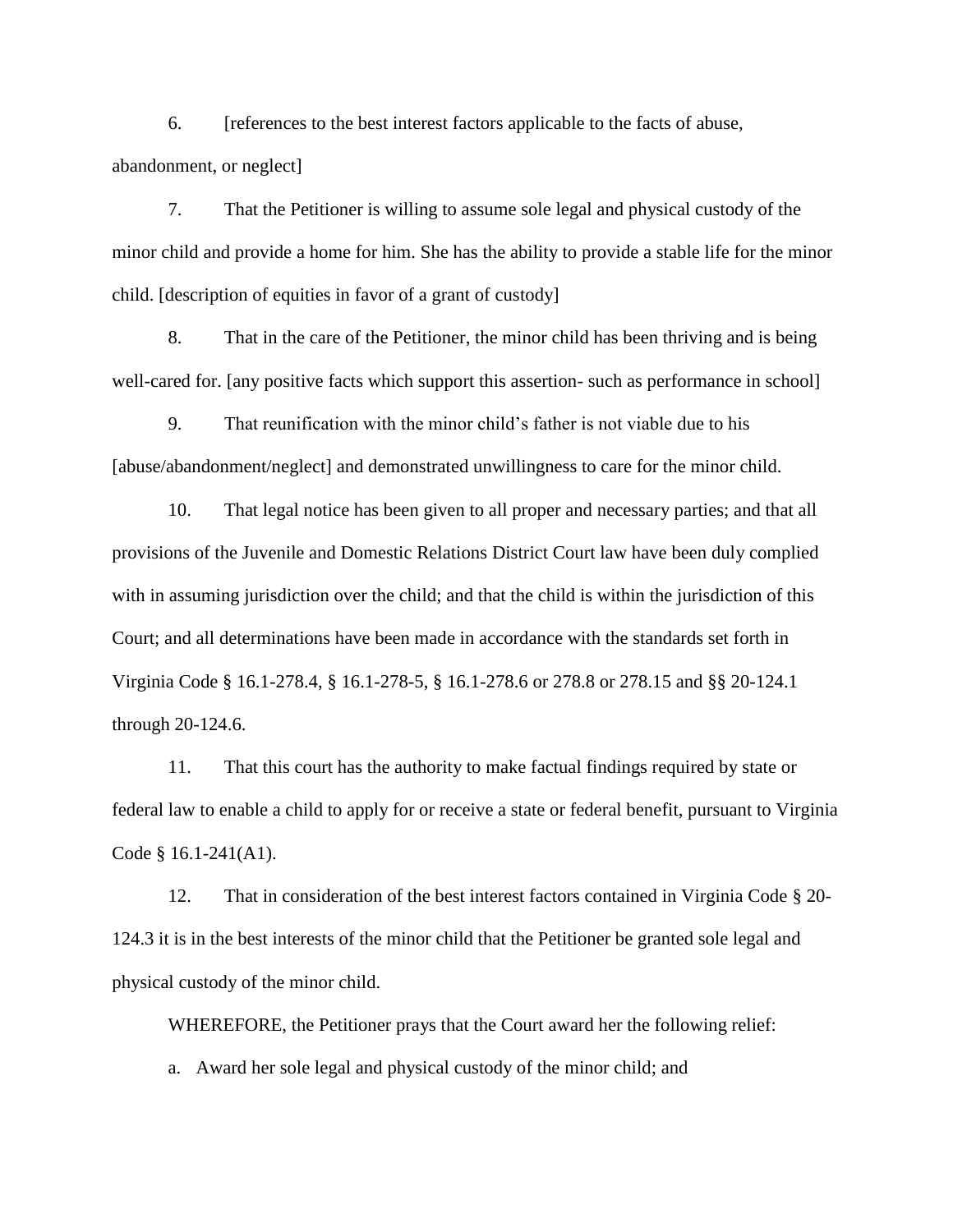b. Award such other relief as the nature of this cause requires and the court deems necessary and proper.

A Proposed Order is attached as Exhibit 3.

Respectfully submitted,

\_\_\_\_\_\_\_\_\_\_\_\_\_\_\_\_\_\_\_\_\_\_\_\_\_\_\_\_\_\_\_\_\_\_\_

[Signature Block]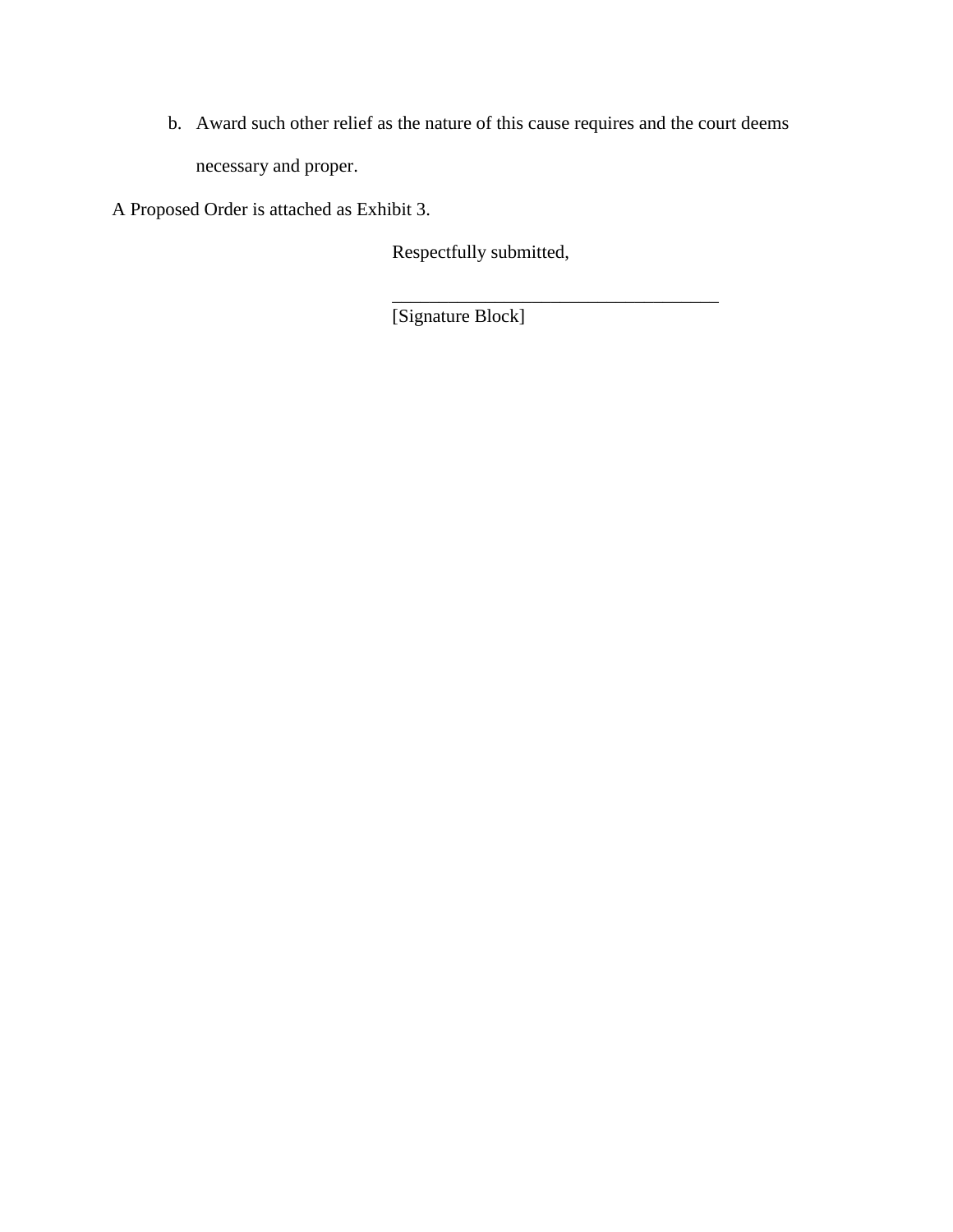# Exhibit List

- Exhibit 1: Birth Certificate of Minor Child with certified English translation
- Exhibit 2: Affidavit of Petitioner
- Exhibit 3: Proposed Order for Custody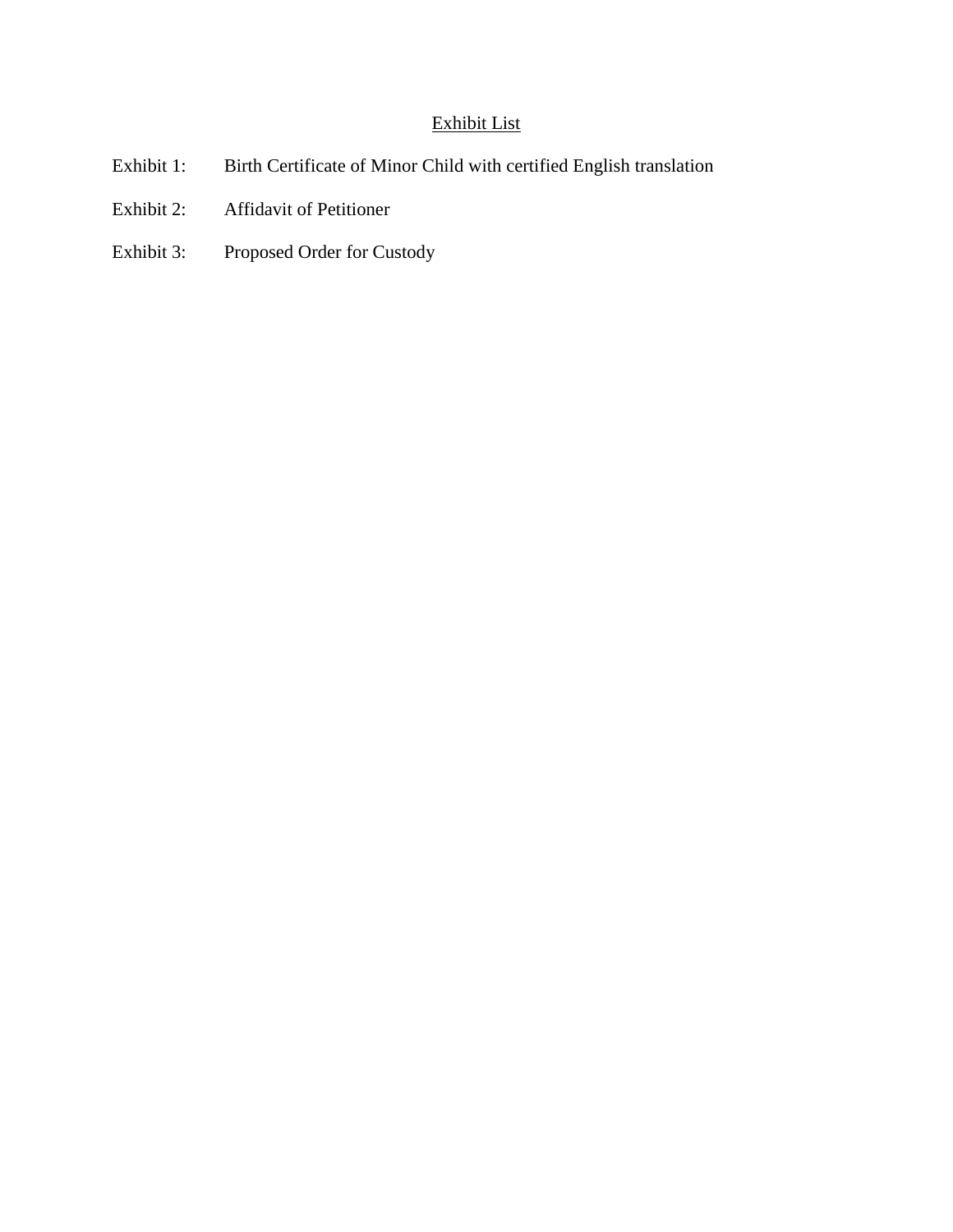# **Appendix B: Proposed Custody Order**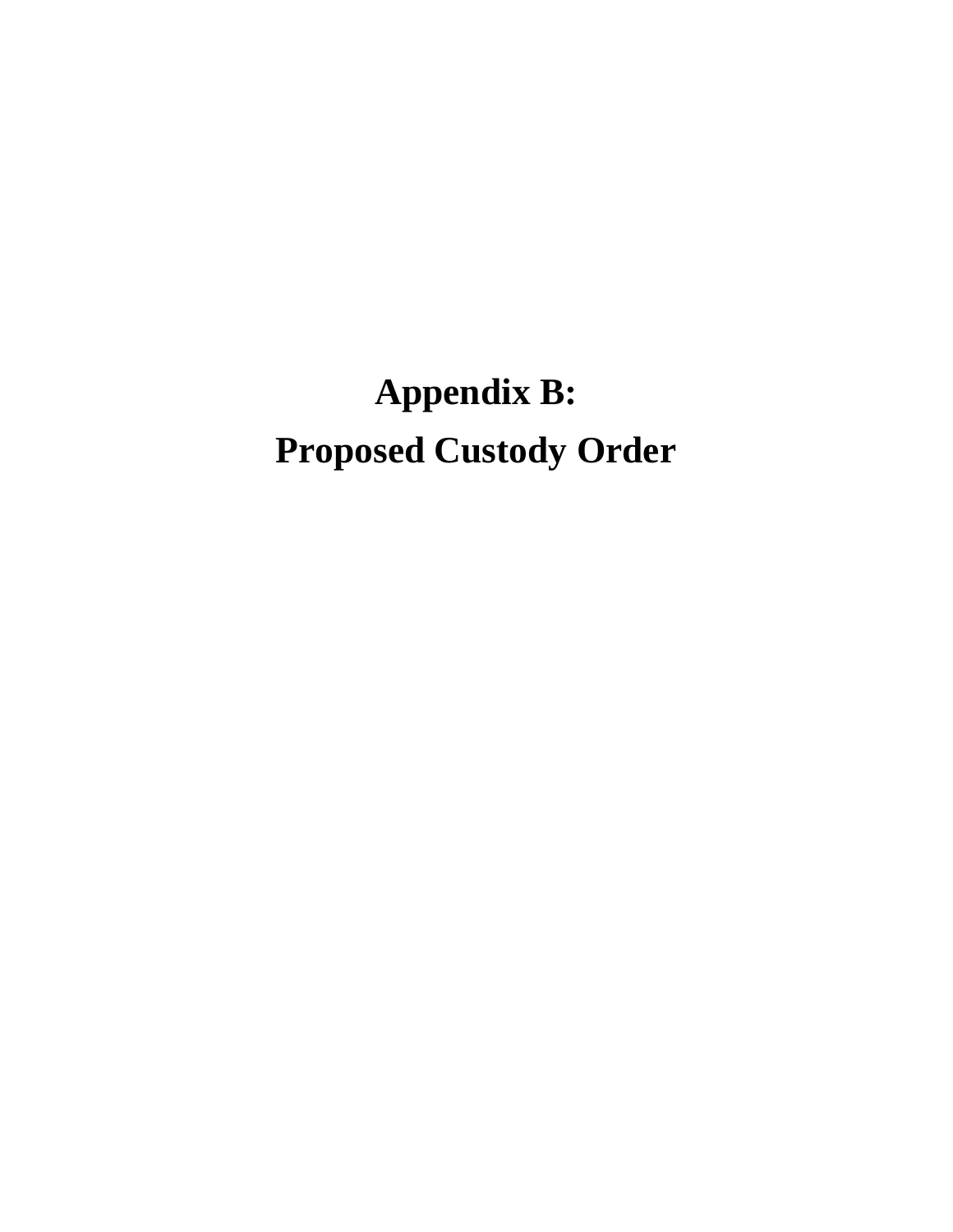### VIRGINIA:

# IN THE JUVENILE AND DOMESTIC RELATIONS DISTRICT COURT IN [COUNTY]

IN RE: [child] A Minor Child Under 18 Years of Age HEARING DATE

DOB: [date] DOCKET NO.

## ORDER

This matter came before the Court upon the Petition for Sole Legal and Physical Custody of the above-named minor child filed by [Petitioner] by Counsel. Upon consideration of the pleadings and such other evidence as may be before this Court and the best interests of the child, the Court doth therefore FIND

1. That [child] (hereinafter referred to as "the minor child") was born on [date] in [country]. The minor child's parents are [mother] (hereinafter referred to as "mother" or "Petitioner") and [father] (hereinafter referred to as "father").

2. That the minor child is a child whose custody needs determination pursuant to Virginia Code §16.1-241[A][2] and [3], 1950 Edition, as amended. This court has jurisdiction to make an initial custody determination pursuant to Virginia Code § 20-146.12[A][1], 1950 Edition as amended, because the child has been residing in Virginia continuously since May 2018, a period of more than six months prior to the commencement of this proceeding. Further, this court has jurisdiction to make specific findings of fact required by state or federal law to enable a child to apply for or receive a state or federal benefit pursuant to Virginia Code § 16.1-  $241(A1)$ .

3. That the minor child currently resides with the Petitioner, his mother, at [address].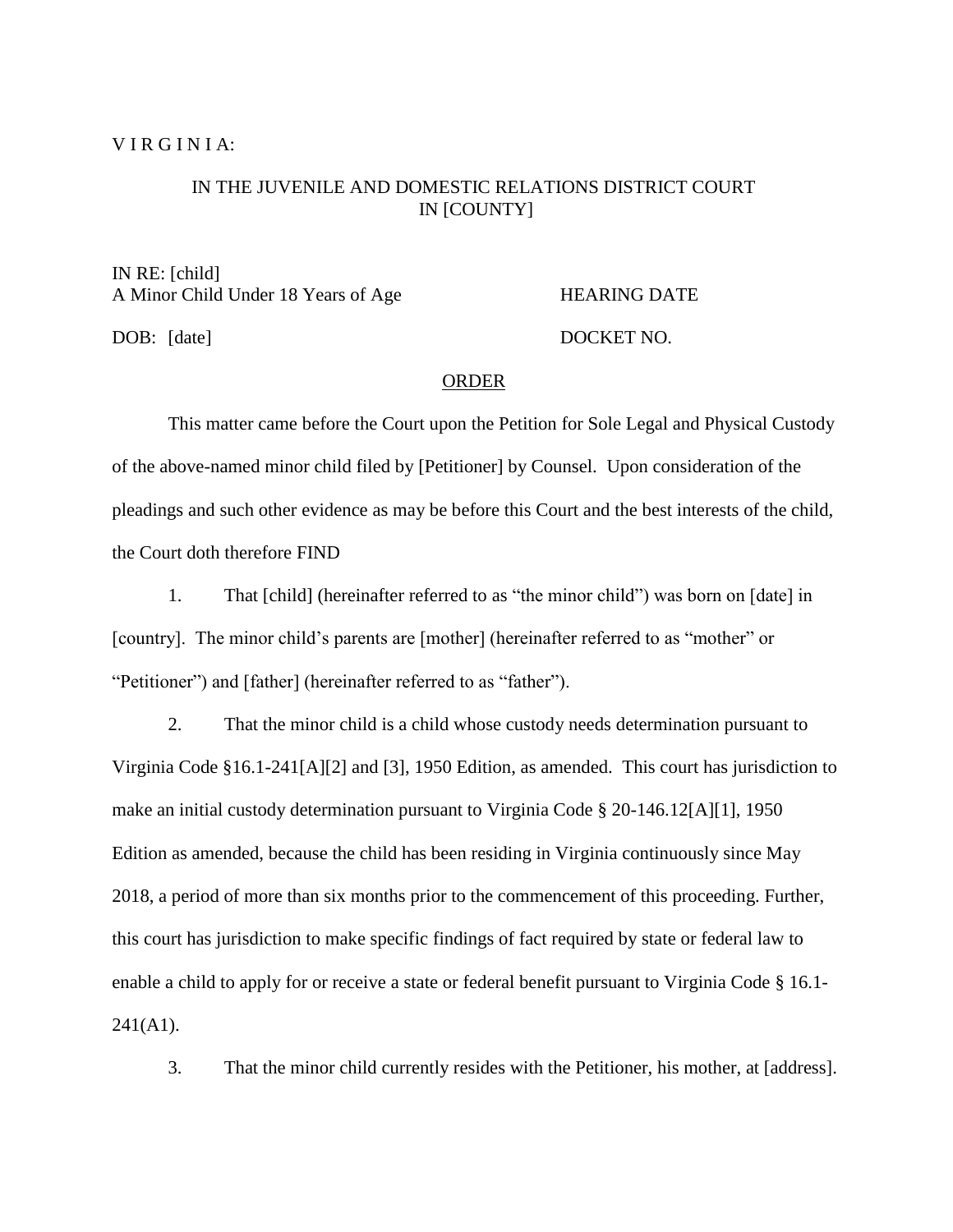4. That reunification with the minor child's father is not viable due to his [abuse/abandonment/neglect] of the minor child. [insert recitation of facts regarding abuse, abandonment and/or neglect] There has been no "relationship existing between" the father and the child, the father has not played a role in the child's upbringing and care, and has demonstrated his lack of desire "to maintain a close and continuing relationship with the child." Virginia Code § 20-124.3(3), (5), and (7). [cite to relevant best interest factors found in Virginia Code relevant to your case]

5. In consideration of Virginia Code § 20-124.3, that it is in the minor child's best interest to be placed in the custody of the Petitioner, in Virginia. That it would not be in the minor child's best interest to return to [country], as he does not have a suitable caretaker in that country. [insert facts to support this assertion, such as inadequate services to meet health or educational needs of child or risk factors faced by child in home country] Rather, it is in the minor child's best interests to remain with the Petitioner in Virginia.

6. That legal notice has been given to all proper and necessary parties; and that all provisions of the Juvenile and Domestic Relations District Court law have been duly complied with in assuming jurisdiction over the child; and that the child is within the jurisdiction of this Court; and all determinations have been made in accordance with the standards set forth in Virginia Code § 16.1-241(A1), § 16.1-278.4, § 16.1-278.5, § 16.1-278.6, § 16.1-278.8, or § 16.1- 278.15, and §§ 20-124.1 through 20-124.6. The father was served via [insert description of service accomplished].

7. The basis for the decision determining custody or visitation has been communicated to the parties orally or in writing. It is therefore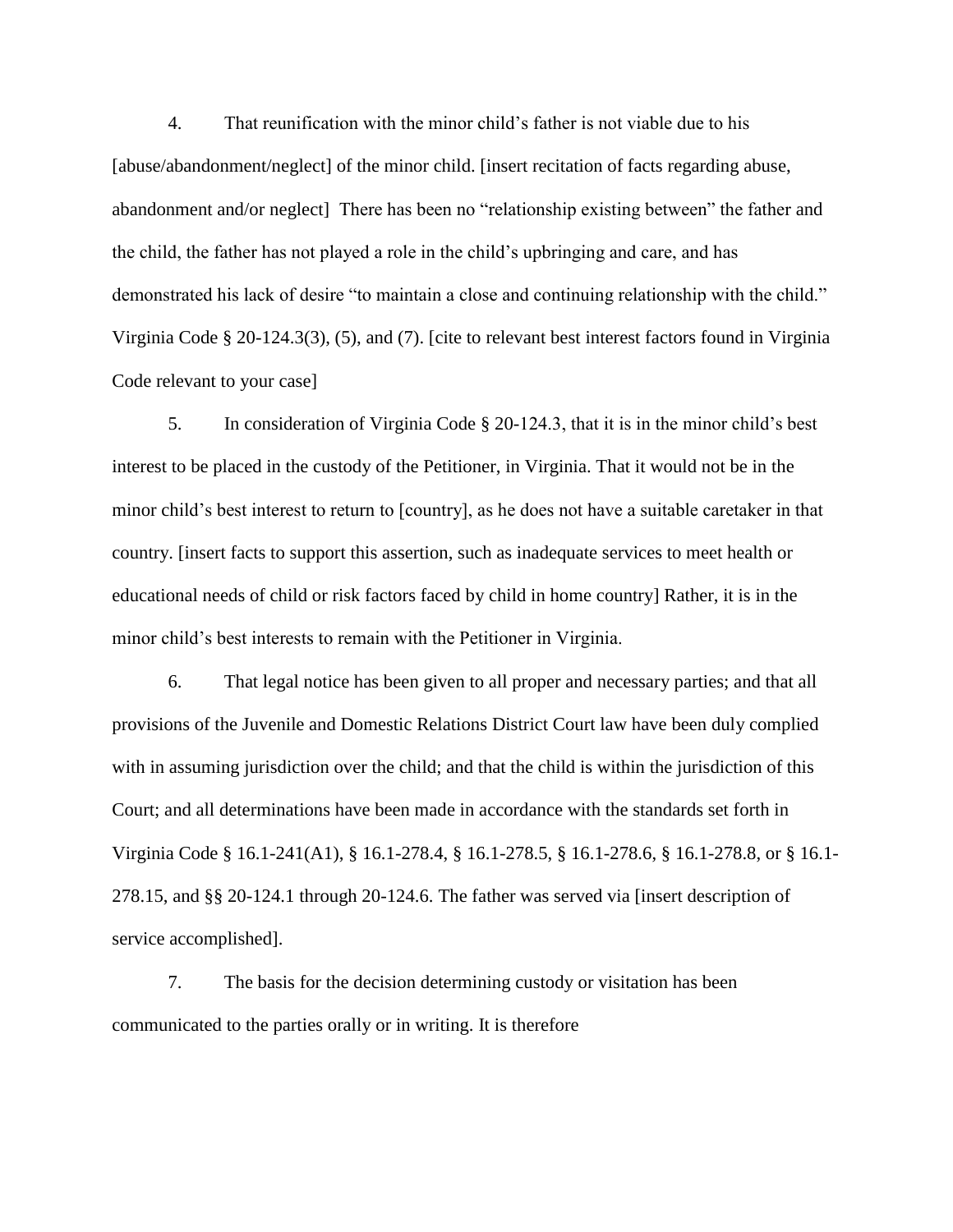ADJUDGED, ORDERED and DECREED that the Petitioner, [mother], shall be appointed as the sole legal and physical custodian of [child] with full authority to act on behalf of and make decisions concerning the minor child. It is further

ORDERED that each party intending a change of address shall give 30 days' advance written notice of such change of address to the Court and other parties, pursuant to Virginia Code § 20-124.5. Unless otherwise provided in this Order, this notice shall contain the child's full name, the case number of this case, the party's new telephone number and new street address and if different, the party's new mailing address. Unless otherwise provided in this Order, the notice shall be mailed by first class or delivered to this Court and to the other party. Further, the Clerk of this Court shall forward three attested copies of this Order to Counsel of Record.

ENTERED this day of \_\_\_\_\_\_\_\_\_\_\_ 2019.

JUDGE

 $\overline{\phantom{a}}$  , and the set of the set of the set of the set of the set of the set of the set of the set of the set of the set of the set of the set of the set of the set of the set of the set of the set of the set of the s

I ASK FOR THIS:

[Signature block] Attorney for Petitioner

\_\_\_\_\_\_\_\_\_\_\_\_\_\_\_\_\_\_\_\_\_\_\_\_\_\_\_\_\_\_\_\_\_\_\_\_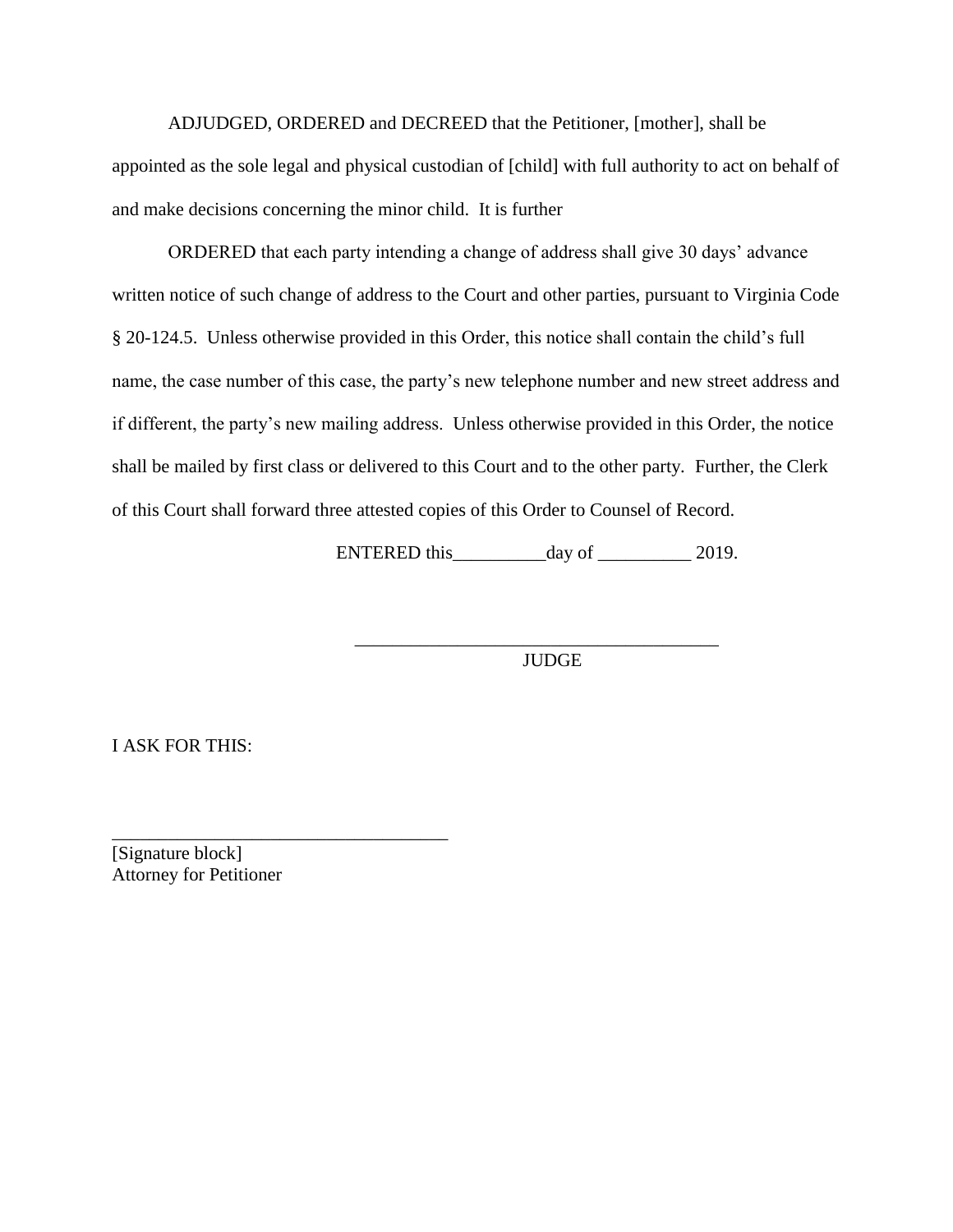# **Appendix C: Motion for an Amended Order**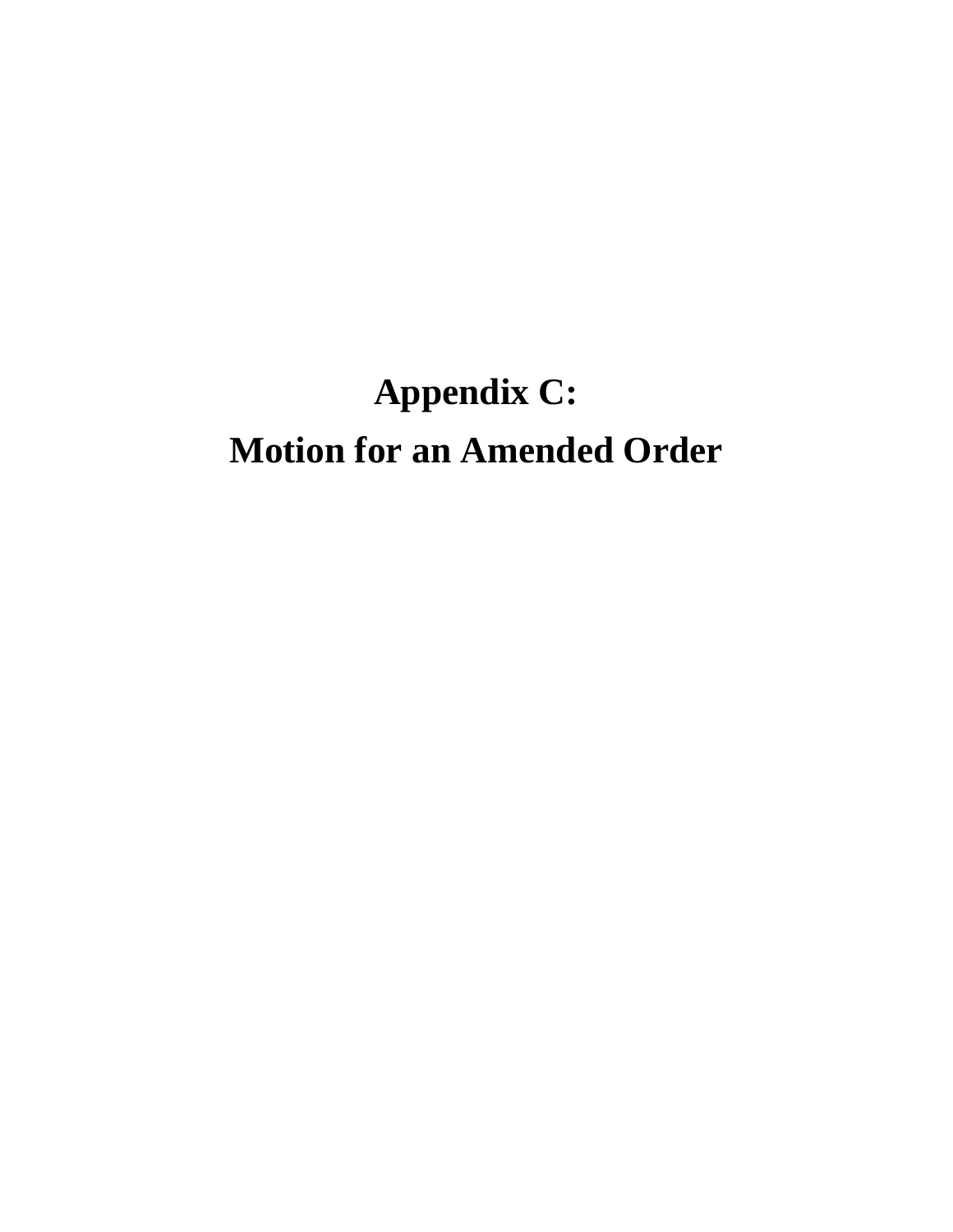### COMMONWEALTH OF VIRGINIA

# IN THE JUVENILE AND DOMESTIC RELATIONS DISTRICT COURT FOR THE COUNTY OF ALBEMARLE

*In Re*: )

DOB:  $)$ 

 ) ) Case No. ) ) )

# **MOTION FOR AN AMENDED ORDER**

The Petitioner, NAME, by undersigned counsel, respectfully moves this Court for an amended order, a copy of which is attached hereto, and in support of this motion states as follows:

1. On DATE, Petitioner, appeared before the Court for a hearing on his petitions for custody of, CHILD, who was present as well. Also present was the CHILD'S guardian *ad litem*, ("GAL").

2. Ancillary to the petitions for custody and visitation, Petitioner, requested that the Court make a set of factual findings in furtherance of CHILD'S best interests pursuant to Virginia Code § 20-124.3.

3. Under of the Immigration and Nationality Act, a minor child may petition the federal immigration authorities for "Special Immigrant Juvenile" Status," or "SIJ Status," if a state court with jurisdiction over the custody and care of children enters factual findings holding that, among other things, the child has been abused, abandoned, or neglected by at least one parent. *See* 8 U.S.C. § 1101(a)(27)(J); 8 C.F.R. § 204.11 (as amended by the Trafficking Victims Protection Reauthorization Act ("TVPRA") of 2008, Public Law 110-457).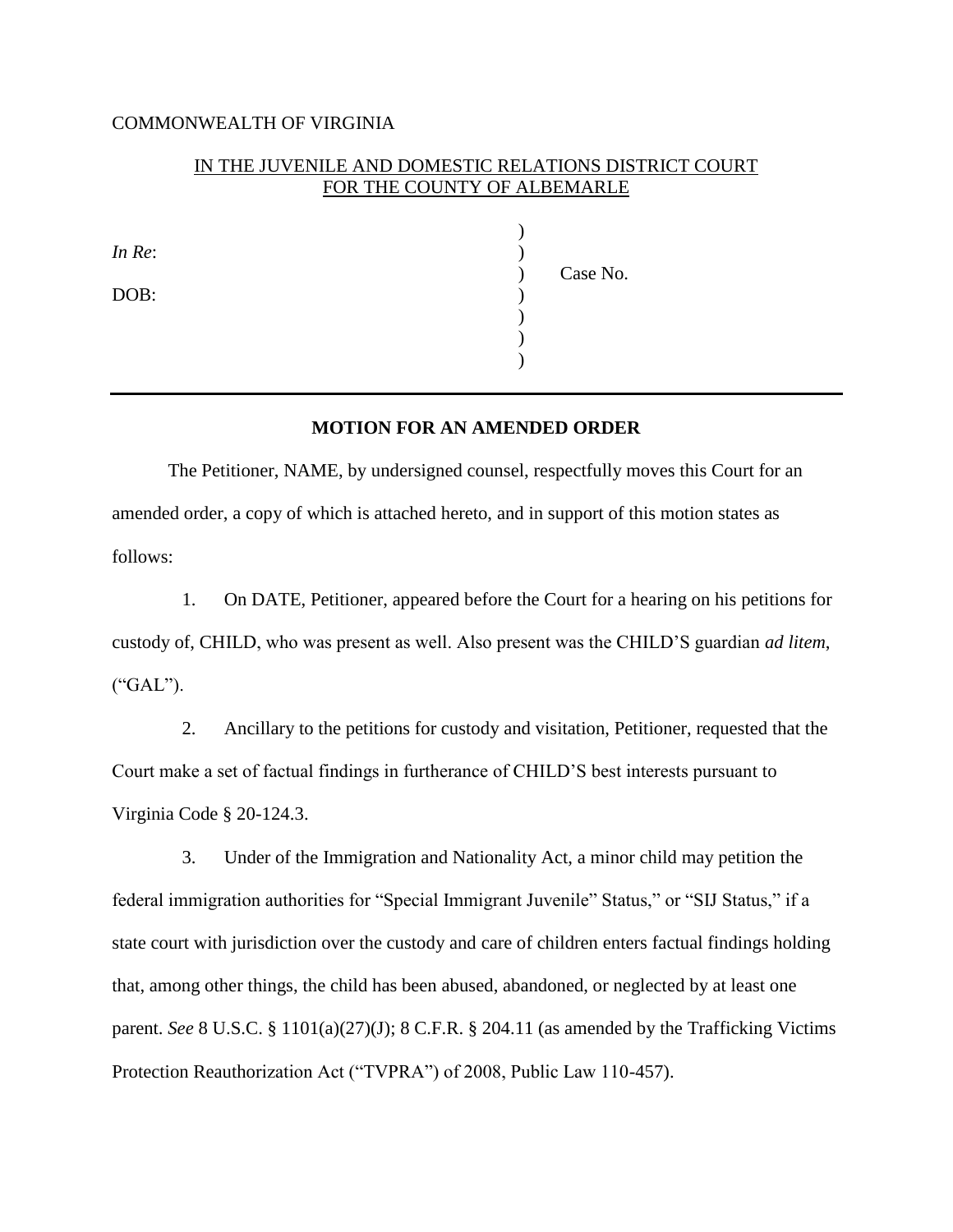4. While the Court ordered that CHILD be placed in the sole legal and physical custody of the Petitioner, the Court declined to make any of the requested factual findings finding that it lacked jurisdiction to make the requested findings citing *Canales v. Torres Orellana*. No. 1073-16-4, 2017 Va. App. LEXIS 153, at \*22 (Va. Ct. App. June 20, 2017) (citing 8 U.S.C. 1101(a)(27)(J)(ii)). OR While the Court ordered that CHILD be placed in the sole legal and physical custody of the Petitioner, and the Court made most of the requested factual findings, the Court declined find that it is not in the CHILD's best interest to return to COUNTRY. factual basis for the requested findings and does not specifically cite to the Virginia laws under which the factual findings were made.

5. In Virginia, when determining whether a custody order should be modified, the court must apply the two-pronged *Keel v. Keel* test: "(1) whether there has been a material change in circumstances since the most recent custody award; and (2) whether a change in custody would be in the best interests of the child." 303 S.E.2d 917, 921 (Va. Ct. App. 2005)

6. In the 2019 session, the Virginia General Assembly passed S.B. 1758 signed by the Governor that specifically establishes Virginia J&DR District Courts' jurisdiction to "over all cases, matters and proceedings involving…making specific findings of fact required by state or federal law to enable a child to apply for or receive a state or federal benefit." Va. Code § 16.1- 241(1) (A1) (effective July 1, 2019).

7. This legislative amendment overrules the *Canales* decision and thus represents a substantive and significant change and provides a sufficient justification for an amended order. *See Slonka v. Pennline*, 440 S.E.2d 423, 424 (Va. App. 1994) (holding that a substantive change to the statutory support guideline scheme, when combined with an earlier child support award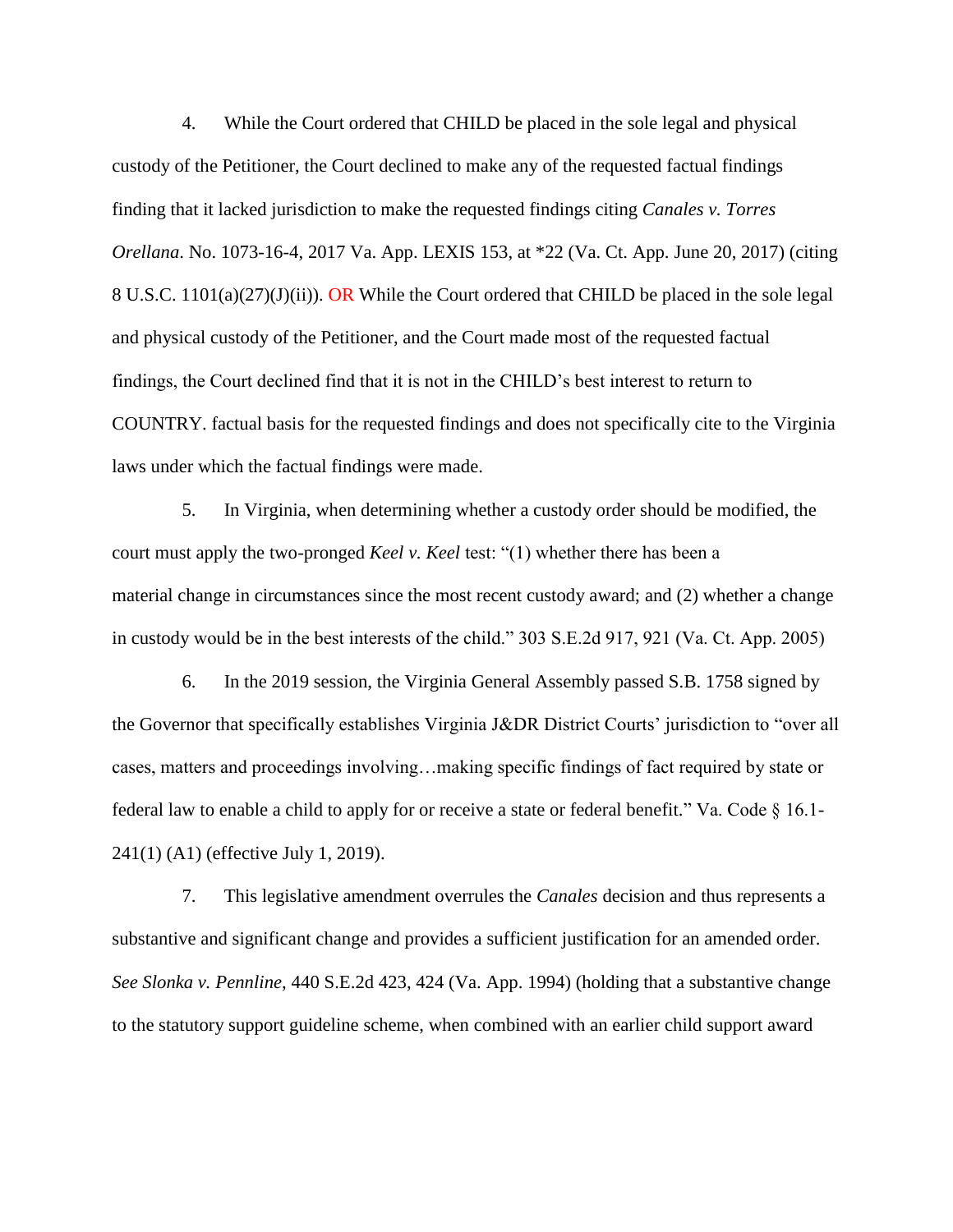which varies significantly from the presumptively correct guideline amount, provides sufficient justification for a modification hearing).

8. Therefore, Petitioner, respectfully moves this court to amend the order dated DATE to include the following findings of fact: [LIST]. Amending the order to include these specific findings of fact will enable CHILD to apply for SIJ status and in turn further CHILD's best interests. [ADD FACTS AND CONNECT TO § 20-124.3 FACTORS]

WHEREFORE, Petitioner, NAME, through undersigned counsel, respectfully requests that this Court amend the orders entered on DATE to include the specified findings of fact because it will enable CHILD to apply for a significant federal benefit and further CHILD's best interest. A proposed order is attached.

Petitioner, NAME

By Counsel

\_\_\_\_\_\_\_\_\_\_\_\_\_\_\_\_\_\_\_\_\_\_\_\_\_\_\_\_\_\_\_\_\_\_\_\_ [SIGNATURE BLOCK]